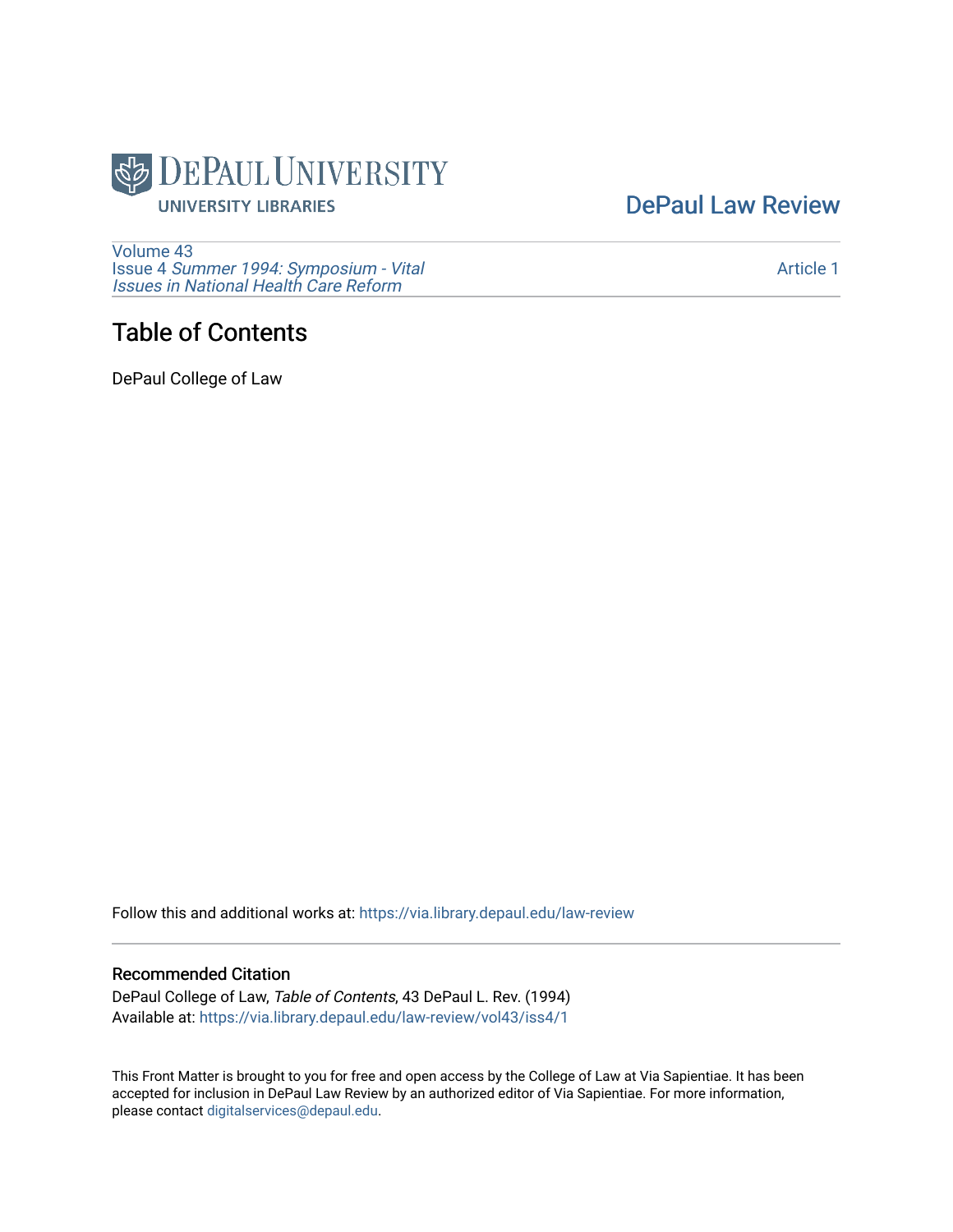# **DEPAUL LAW REVIEW**

volume 43 Summer 1994 Number 4

## **CONTENTS**

## **SYMPOSIUM:** VITAL **ISSUES** IN **NATIONAL** HEALTH CARE **REFORM**

#### ARTICLES

| A World That Won't Stand Still:<br>Enterprise Liability by Private         |                       |      |
|----------------------------------------------------------------------------|-----------------------|------|
|                                                                            | James M. Jorling      |      |
| Antitrust Issues In Health Care                                            |                       | 1045 |
| Searching for a Balance in Universal<br>Health Care Reform: Protection for |                       |      |
|                                                                            | Elizabeth A. Hoffmann |      |

#### **ESSAY**

| Policy Environment for Health       |  |
|-------------------------------------|--|
| Benefits: Implications for Employer |  |
|                                     |  |

#### **COMMENT**

| Mandatory Arrest of Domestic Abusers:  |  |
|----------------------------------------|--|
| Panacea or Perpetuation of the Problem |  |
|                                        |  |

#### **NOTE**

*INDOPCO, Inc.* v. *Commissioner:* Determining the Taxable Nature of a Target Corporation's Takeover Expenses .... **.....** *Melissa D. Ingalls* 1165